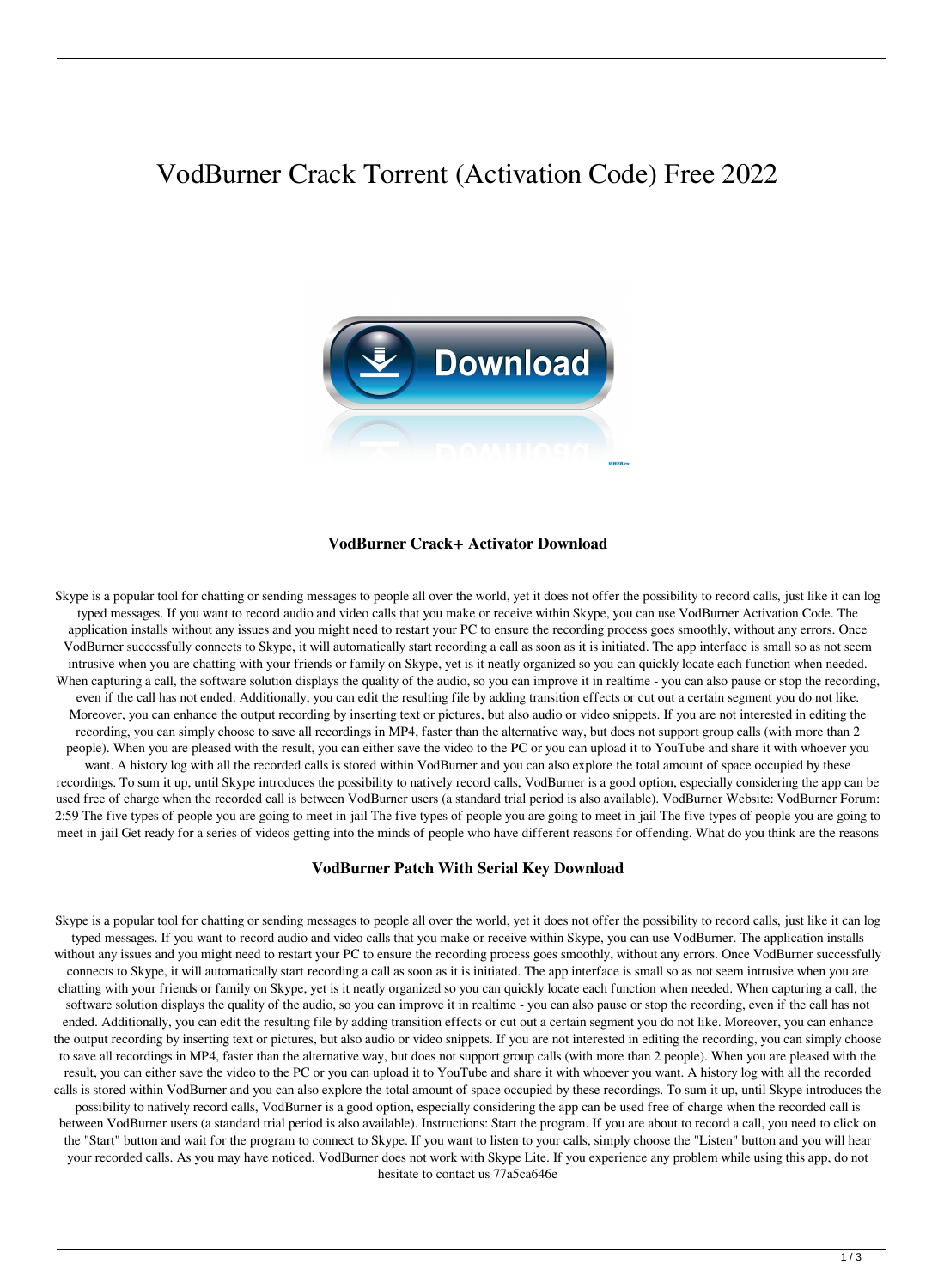# **VodBurner With Serial Key**

Skype is a popular tool for chatting or sending messages to people all over the world, yet it does not offer the possibility to record calls, just like it can log typed messages. If you want to record audio and video calls that you make or receive within Skype, you can use VodBurner. The application installs without any issues and you might need to restart your PC to ensure the recording process goes smoothly, without any errors. Once VodBurner successfully connects to Skype, it will automatically start recording a call as soon as it is initiated. The app interface is small so as not seem intrusive when you are chatting with your friends or family on Skype, yet is it neatly organized so you can quickly locate each function when needed. When capturing a call, the software solution displays the quality of the audio, so you can improve it in realtime - you can also pause or stop the recording, even if the call has not ended. Additionally, you can edit the resulting file by adding transition effects or cut out a certain segment you do not like. Moreover, you can enhance the output recording by inserting text or pictures, but also audio or video snippets. If you are not interested in editing the recording, you can simply choose to save all recordings in MP4, faster than the alternative way, but does not support group calls (with more than 2 people). When you are pleased with the result, you can either save the video to the PC or you can upload it to YouTube and share it with whoever you want. A history log with all the recorded calls is stored within VodBurner and you can also explore the total amount of space occupied by these recordings. To sum it up, until Skype introduces the possibility to natively record calls, VodBurner is a good option, especially considering the app can be used free of charge when the recorded call is between VodBurner users (a standard trial period is also available).Q: Should always\_load be set to false for Production when loading Json using Rails Should always load be set to false when fetching json from Rails when it is production, I always have seen some tutorials that set this to true. A: You can remove it using config.assets.compile = false option. More detail info here You will also have to keep in mind that in the development environment config.assets.compile = true makes

# **What's New In VodBurner?**

Skype is a popular tool for chatting or sending messages to people all over the world, yet it does not offer the possibility to record calls, just like it can log typed messages. If you want to record audio and video calls that you make or receive within Skype, you can use VodBurner. The application installs without any issues and you might need to restart your PC to ensure the recording process goes smoothly, without any errors. Once VodBurner successfully connects to Skype, it will automatically start recording a call as soon as it is initiated. The app interface is small so as not seem intrusive when you are chatting with your friends or family on Skype, yet is it neatly organized so you can quickly locate each function when needed. When capturing a call, the software solution displays the quality of the audio, so you can improve it in realtime - you can also pause or stop the recording, even if the call has not ended. Additionally, you can edit the resulting file by adding transition effects or cut out a certain segment you do not like. Moreover, you can enhance the output recording by inserting text or pictures, but also audio or video snippets. If you are not interested in editing the recording, you can simply choose to save all recordings in MP4, faster than the alternative way, but does not support group calls (with more than 2 people). When you are pleased with the result, you can either save the video to the PC or you can upload it to YouTube and share it with whoever you want. A history log with all the recorded calls is stored within VodBurner and you can also explore the total amount of space occupied by these recordings. To sum it up, until Skype introduces the possibility to natively record calls, VodBurner is a good option, especially considering the app can be used free of charge when the recorded call is between VodBurner users (a standard trial period is also available). Skype is a popular tool for chatting or sending messages to people all over the world, yet it does not offer the possibility to record calls, just like it can log typed messages. If you want to record audio and video calls that you make or receive within Skype, you can use VodBurner. The application installs without any issues and you might need to restart your PC to ensure the recording process goes smoothly, without any errors. Once VodBurner successfully connects to Skype, it will automatically start recording a call as soon as it is initiated. The app interface is small so as not seem intrusive when you are chatting with your friends or family on Skype, yet is it neatly organized so you can quickly locate each function when needed. When capturing a call, the software solution displays the quality of the audio, so you can improve it in realtime - you can also pause or stop the recording, even if the call has not